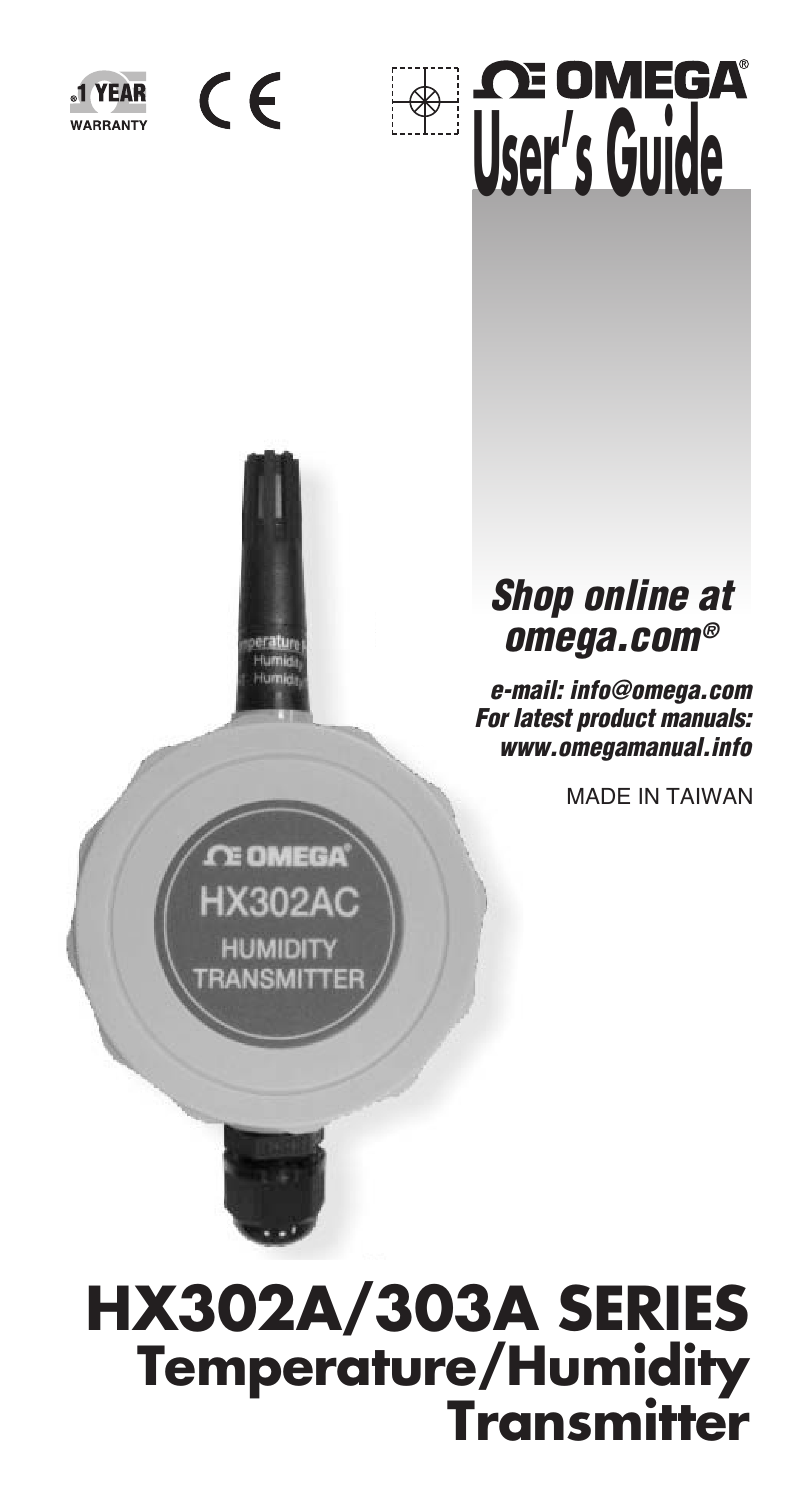# **OE OMEGA®**

**omega.com info@omega.com**

### **Servicing North America:**

**U.S.A.:** Omega Engineering, Inc., One Omega Drive, P.O. Box 4047 Stamford, CT 06907-0047 USA Toll-Free: 1-800-826-6342 (USA & Canada only) Customer Service: 1-800-622-2378 (USA & Canada only) Engineering Service: 1-800-872-9436 (USA & Canada only) Tel: (203) 359-1660 Fax: (203) 359-7700 e-mail: info@omega.com

> **For Other Locations Visit omega.com/worldwide**

The information contained in this document is believed to be correct, but OMEGA accepts no liability for any errors it contains, and reserves the right to alter specifications without notice.

**WARNING:** These products are not designed for use in, and should not be used for, human applications.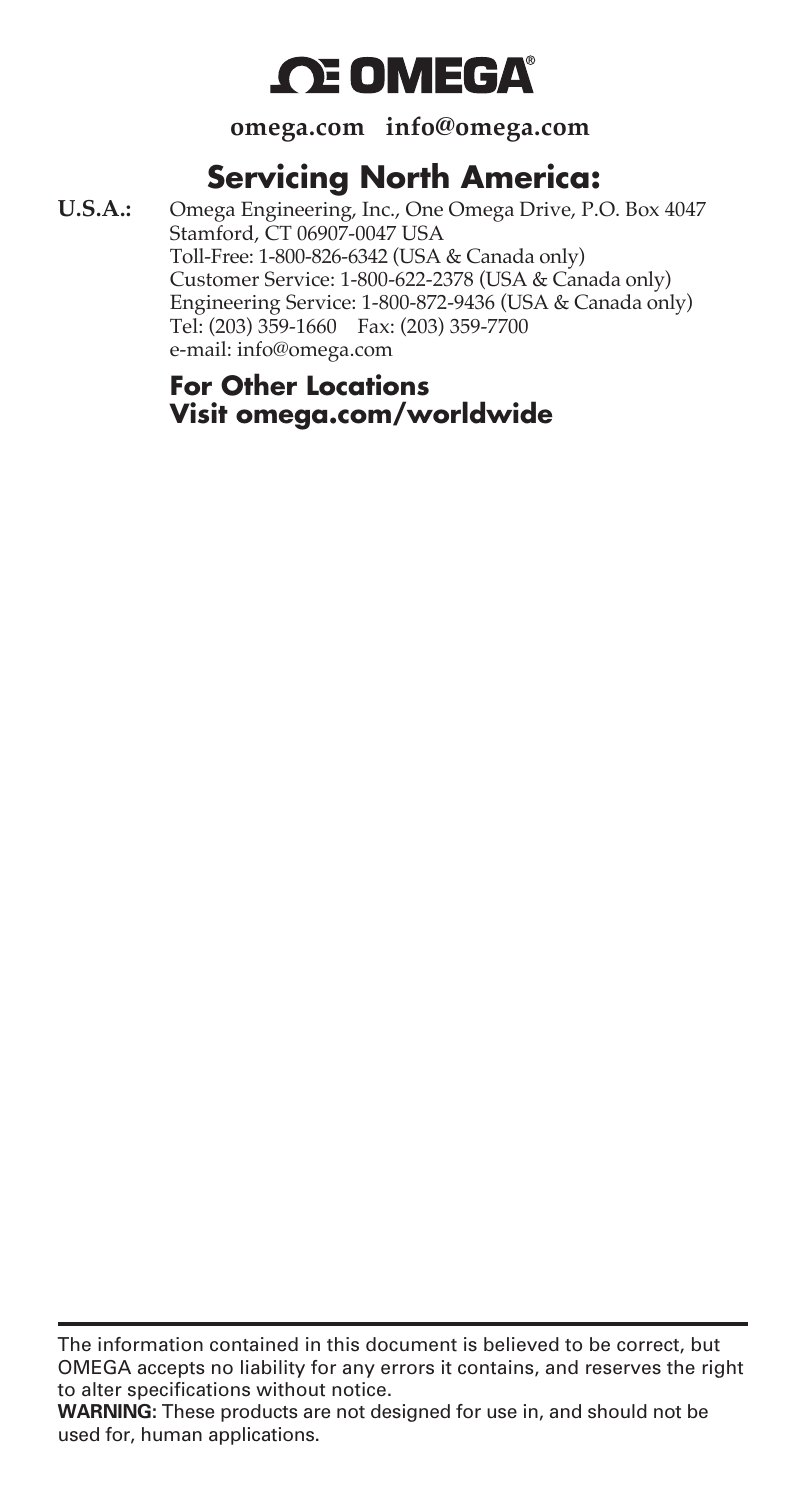### **Features:**

- 1. Fully calibrated, digital output.
- 2. Excellent long-term stability.
- 3. Ultra low power consumption.
- 4. Small size.

# **Ordering information:**

| Model            | Descriptions                     | OUTPUT                                            |
|------------------|----------------------------------|---------------------------------------------------|
| HX302AC Humidity |                                  | 4-20 mA                                           |
|                  | HX303AC Temp. & Humidity 4-20 mA |                                                   |
| HX302AV Humidity |                                  | 0-1 V or 0-5 V or 0-10 V                          |
|                  |                                  | HX303AV Temp. & Humidity 0-1 V or 0-5 V or 0-10 V |

# **Specifications:**

| Range               | 0~100% RH                                           |
|---------------------|-----------------------------------------------------|
|                     | 0~100°C (0~50°C, -50~+50°C)                         |
| Accuracy            | ±3%RH, ±0.4% ℃                                      |
| Resolution          | 0.1 RH, 0.1°C                                       |
| Supply Voltage      | 12~30V DC (24V DC)                                  |
| Housing             | ABS plastic watertight enclosure<br>(IF65)          |
| <b>Connections</b>  | Liquid-Tight nylon, Cable<br>Bushing: Ø5~10mm cable |
| Ambient Temperature | $-30 - +85^{\circ}$ C ( $-30 - +185^{\circ}$ F)     |
| Weight              | Approx, 130g (4.5oz)                                |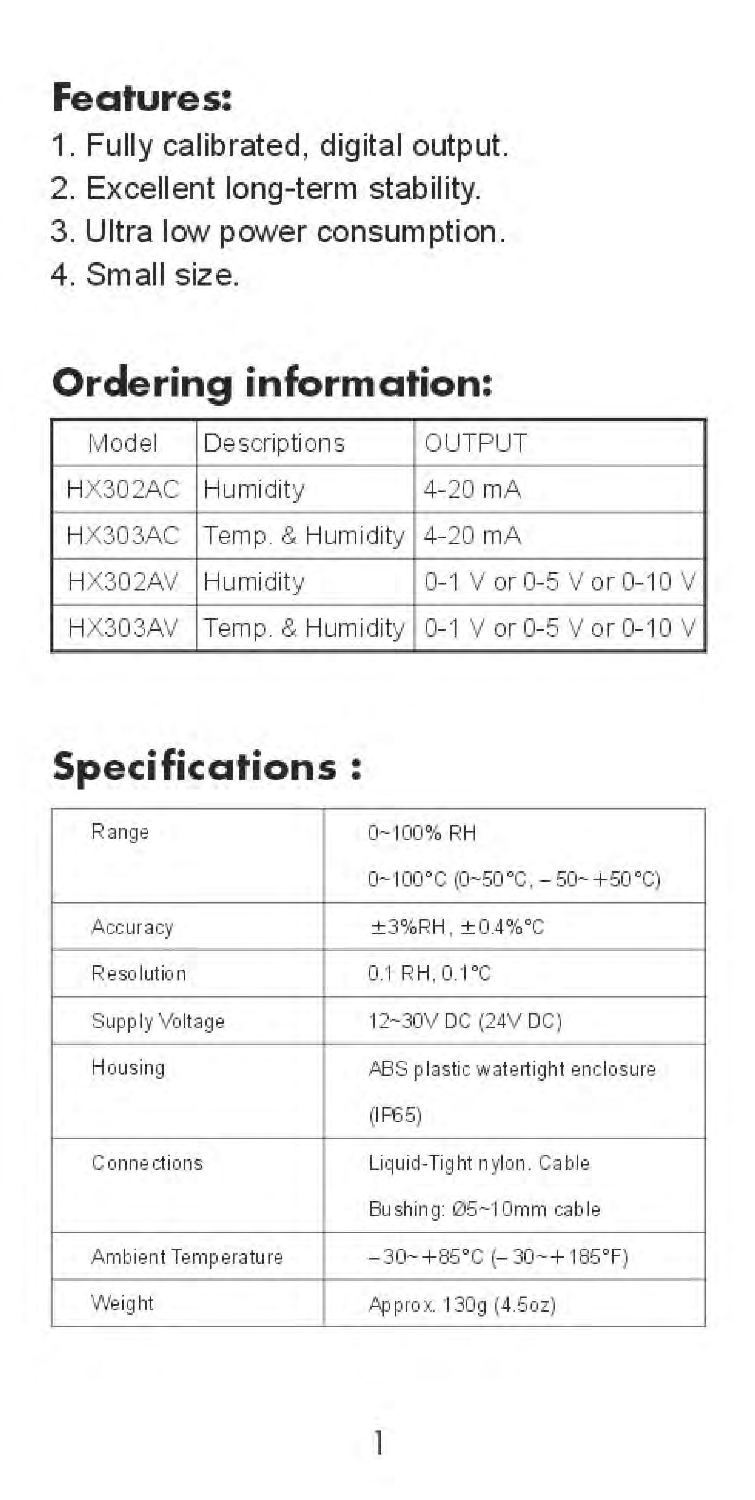### **Features:**

- 1. Fully calibrated, digital output.<br>2. Excellent long-term stability.
- Excellent long-term stability.
- 3. Ultra low power consumption.
- 4. Small size.

# **Ordering information:**

| Model            | Descriptions     | Output  |
|------------------|------------------|---------|
| HH302AC Humidity |                  | 4-20 mA |
| HH303AC          | Temp. & Humidity | 4-20 mA |

### **Specifications:**

| Range                      | 0~100% RH                                                   |  |
|----------------------------|-------------------------------------------------------------|--|
|                            | $0~100^{\circ}$ C (0~50 $^{\circ}$ C, -50~+50 $^{\circ}$ C) |  |
| Accuracy                   | $\pm 3\%$ RH, $\pm 0.4$ °C                                  |  |
| Resolution                 | $0.1$ RH, $0.1^{\circ}$ C                                   |  |
|                            |                                                             |  |
| Supply Voltage             | 12~30V DC (24V DC)                                          |  |
| Housing                    | ABS plastic watertight                                      |  |
|                            | enclosure (IP65)                                            |  |
| Connections                | Liquid-Tight nylon. Cable                                   |  |
|                            | Bushing: 05~10mm cable                                      |  |
| <b>Ambient Temperature</b> | $-30$ ~+85°C (-30~+185°F)                                   |  |
| Weight                     | Approx. 130g (4.5oz)                                        |  |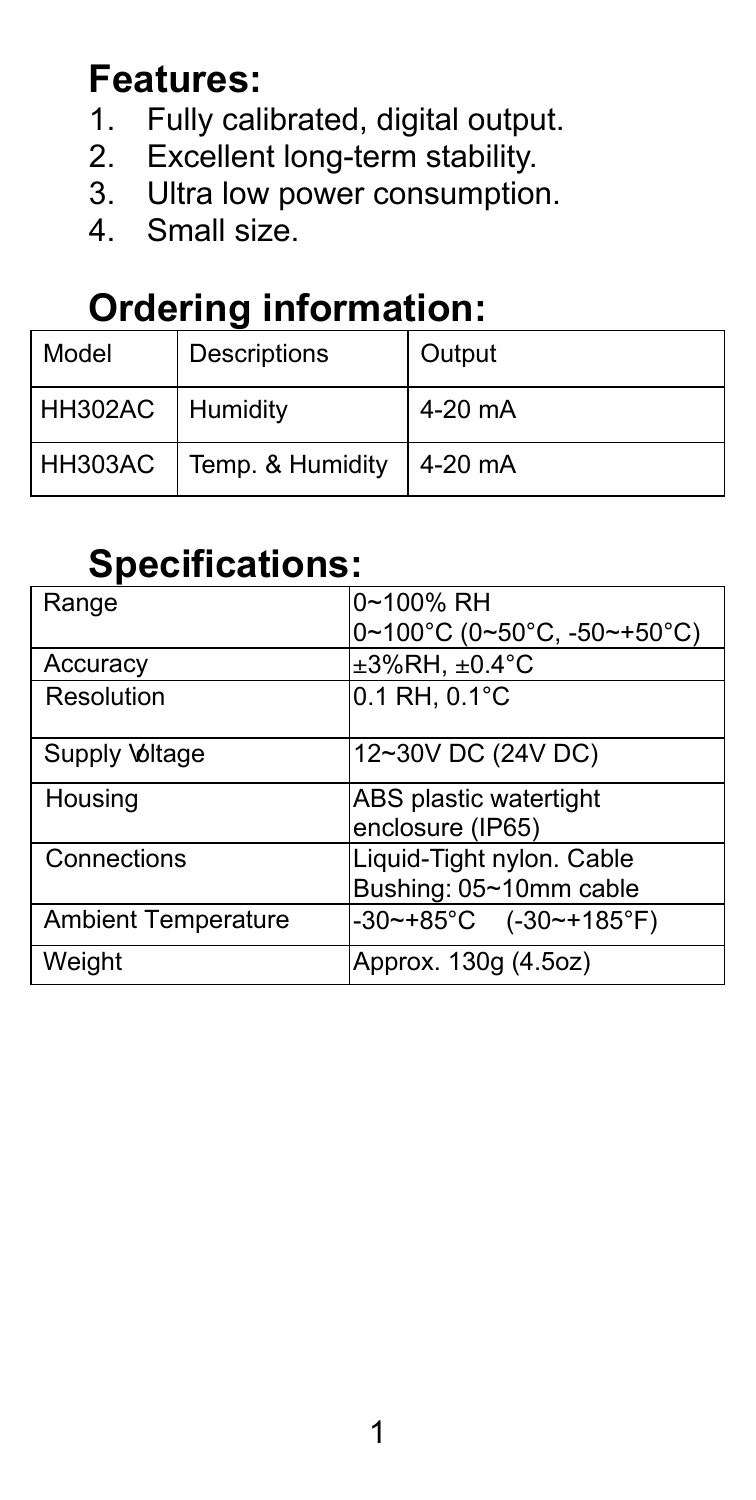# **External Dimensions:** mm(inch):



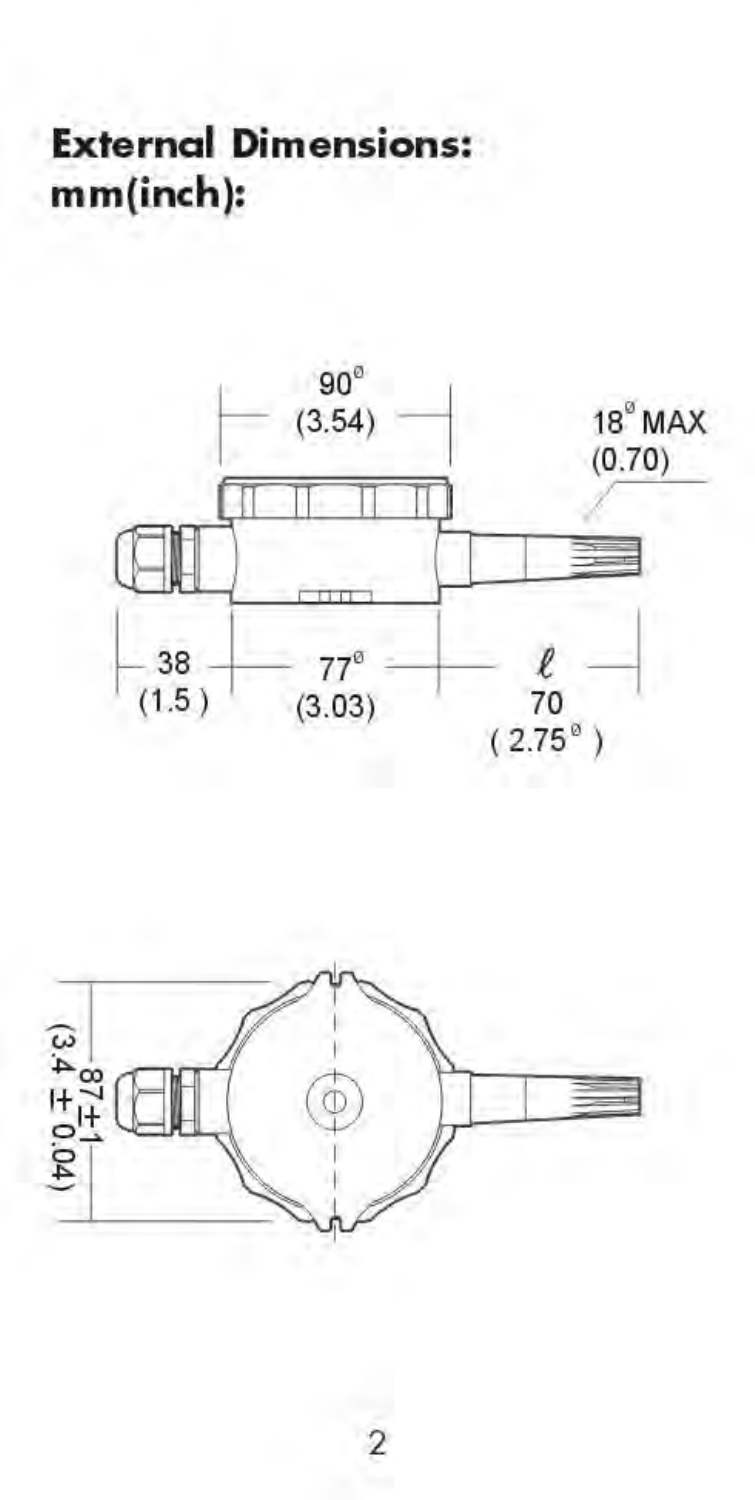### **PC** Board: HX302AC, HX303AC:



HX302AV, HX303AV:

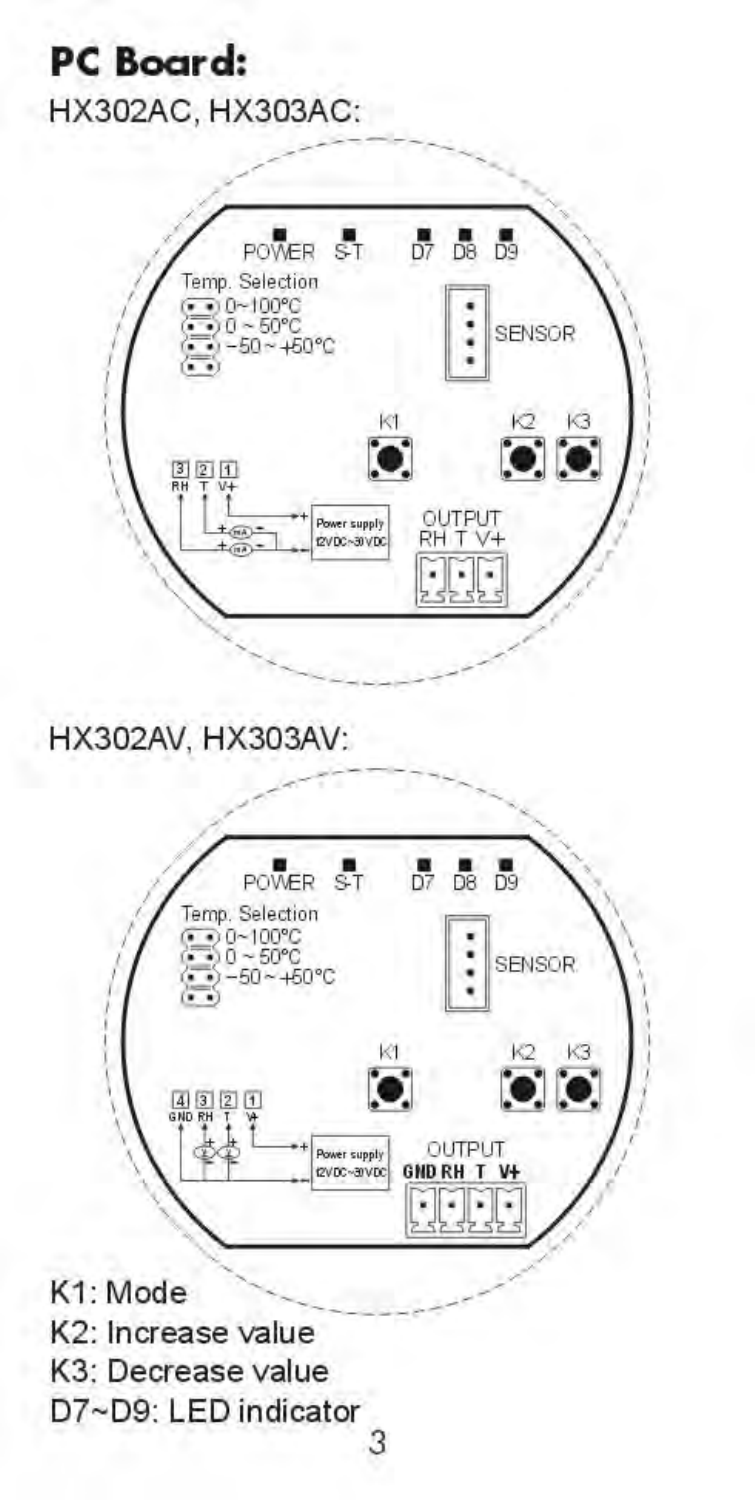### **Temperature Selection:**

Please use the jumper to select the temperature range.

Temp. Selection  $0 - 100^{\circ}$ C  $0 \sim 50^{\circ}$ C  $-50 - +50^{\circ}C$ 

# **Connection Diagram:**

HX302AC. HX303AC:



HX302AV, HX303AV:

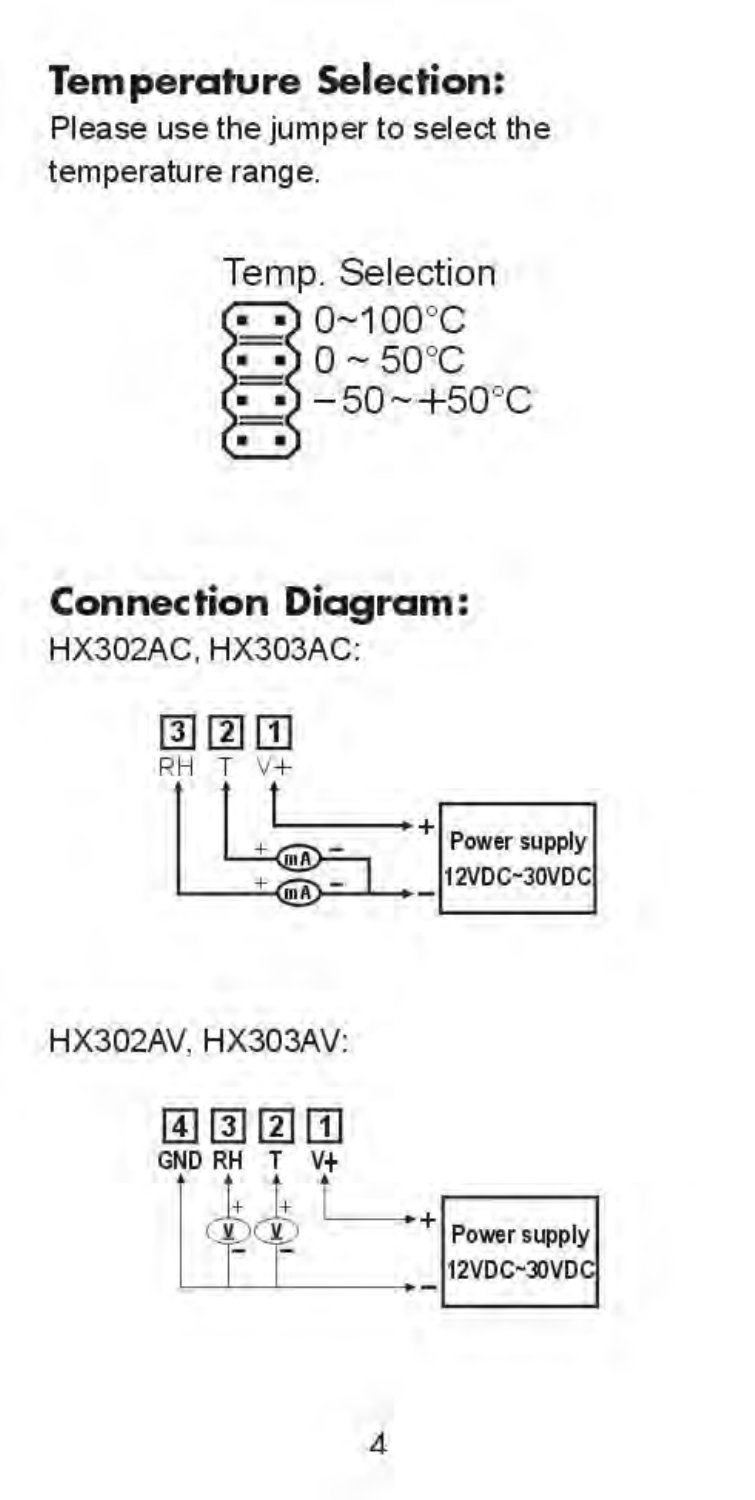### **Off-set Setting Mode:**

Press K2 and K3 for 3 seconds to enter Off-set setting mode. D7, D8, and D9 will flash.

- 1 Press K1 and D9 will illuminate Use K2 or K3 to regulate temperature value.
- 2. Press K1 again, and D8 will illuminate. Use K2 or K3 to regulate humidity value.
- Press K1 again, and D8 and D9 will  $3^{\circ}$ illuminate. Use K2 or K3 to regulate temperature 4mA output value.
- $4.$ Press K1 again, and D7 will illuminate. Use K2 or K3 to regulate temperature 20mA output value.
- 5. Press K1 again, and D7 and D9 will illuminate. Use K2 or K3 to regulate humidity 4mA output value.
- $6^{\circ}$ Press K1 again, and D7 and D8 will illuminate. Use K2 or K3 to regulate humidity 20mA output value.
- $7.$ Press K1 again, D7, D8, and D9 will illuminate:
	- (1) To exit setting mode: Press K1 and exit this mode.
	- (2) To reset to default value: Press K2 until D7, D8, and D9 flash, and then press K1.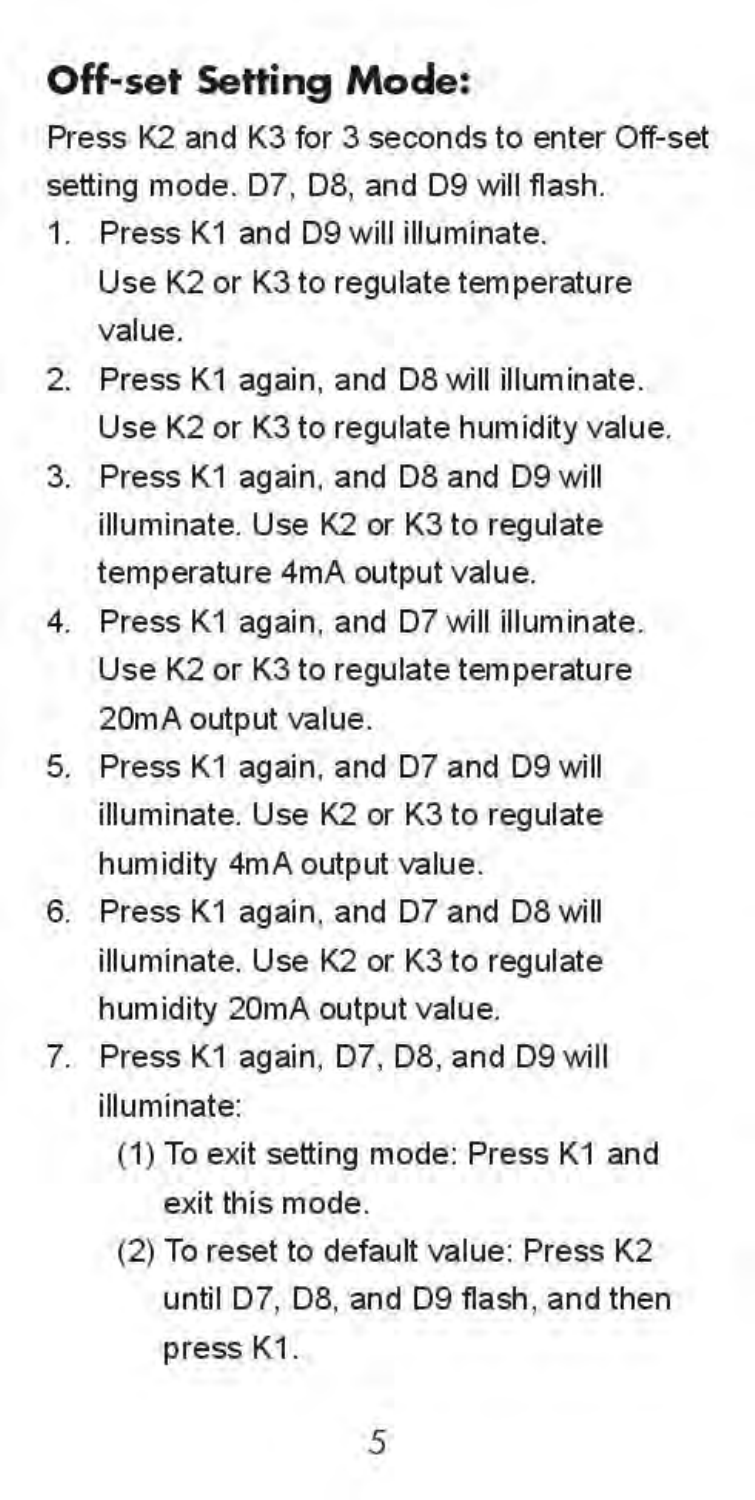### **Scan Time Setting Mode:**

Scan Time Setting Mode:

Pres K1 and K2 for 3 seconds to enter Scan Time Setting Mode.

Use K2 or K3 to select scan time:

| <b>LED</b> bright | Scan time |
|-------------------|-----------|
| D <sub>9</sub>    | 1 sec.    |
| D <sub>8</sub>    | 2 sec.    |
| D8, D9            | 3 sec.    |
| D7                | 4 sec.    |
| D7, D9            | 5 sec.    |
| D7, D8            | $10$ sec. |

Press K1 again to set and exit this setting mode.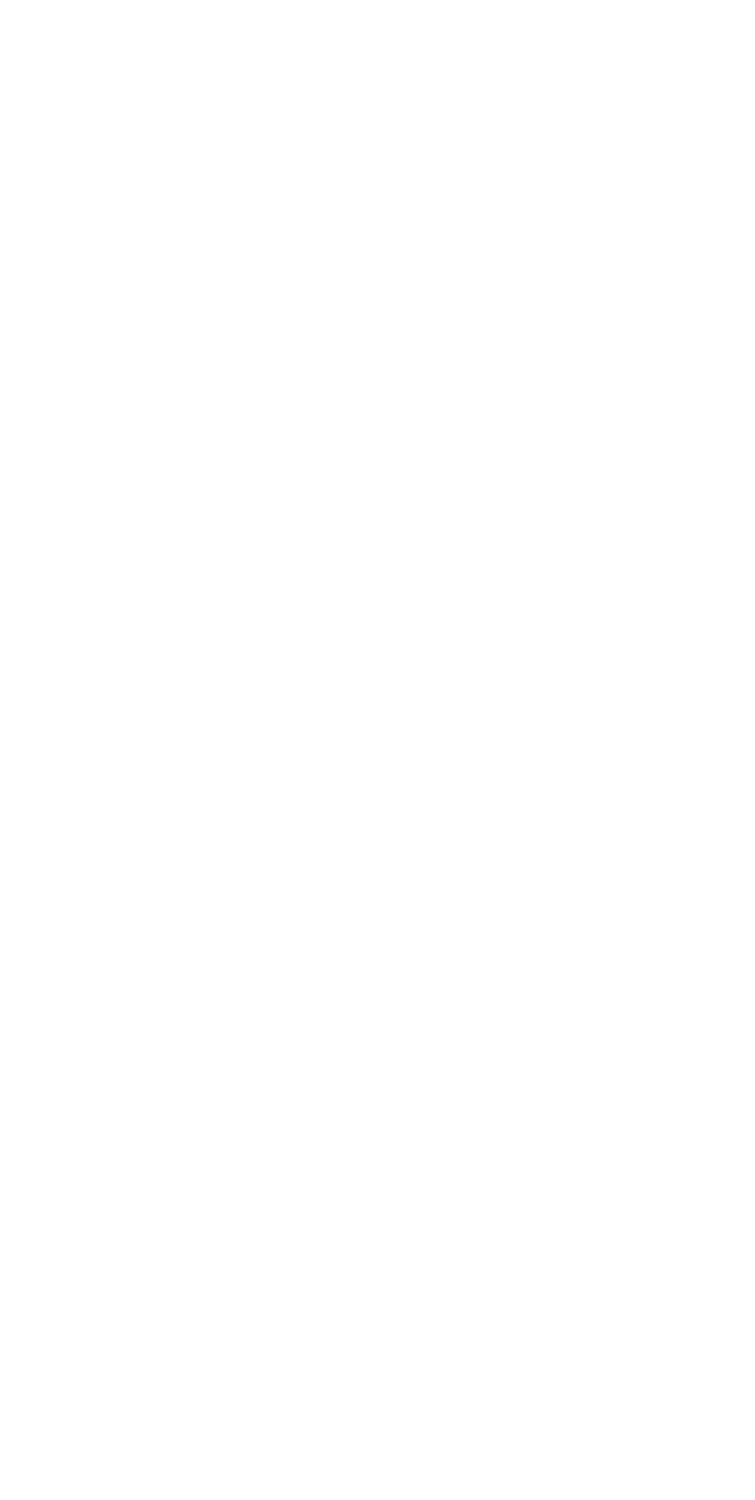

#### WARRANTY/DISCLAIMER

OMEGA ENGINEERING, INC. warrants this unit to be free of defects in materials and workmanship for a period of 13 months from date of purchase. OMEGA's WARRANTY adds an additional one (1) month grace period to the normal one (1) year product warranty to cover handling and shipping time. This ensures that OMEGA's customers receive maximum coverage on each product.

If the unit malfunctions, it must be returned to the factory for evaluation. OMEGA's Customer Service Department will issue an Authorized Return (AR) number immediately upon phone or written request. Upon examination by OMEGA, if the unit is found to be defective, it will be repaired or replaced at no charge. OMEGA's WARRANTY does not apply to defects resulting from any action of the purchaser, including but not limited to mishandling, improper interfacing, operation outside of design limits, improper repair, or unauthorized modification. This WARRANTY is VOID if the unit shows evidence of having been tampered with or shows evidence of having been damaged as a result of excessive corrosion; or current, heat, moisture or vibration; improper specification; misapplication; misuse or other operating conditions outside of OMEGA's control. Components in which wear is not warranted, include but are not limited to contact points, fuses, and triacs.

OMEGA is pleased to offer suggestions on the use of its various products. However, OMEGA neither assumes responsibility for any omissions or errors nor assumes liability for any damages that result from the use of its products in accordance with information provided by OMEGA, either verbal or written. OMEGA warrants only that the parts<br>manufactured by the compamy will be as specified and free of defects.<br>OMEGA MAKES NO OTHER WARRANTIES OR REPRESENTATIONS OF<br>ANY KIND WHATSOEVER, EXPRESSED TITLE, AND ALL IMPLIED WARRANTIES INCLUDING ANY WARRANTY OF MERCHANTABILITY AND FITNESS FOR A PARTICULAR PURPOSE ARE HEREBY DISCLAIMED. LIMITATION OF LIABILITY: The remedies of purchaser set forth herein are exclusive, and the total liability of OMEGA with respect to this order, whether based on contract, warranty, negligence, indemnification, strict liability or otherwise, shall not exceed the purchase price of the component upon which liability is based. In no event shall OMEGA be liable for consequential, incidental or special damages.

CONDITIONS: Equipment sold by OMEGA is not intended to be used, nor shall it<br>be used: (1) as a "Basic Component" under 10 CFR 21 (NRC), used in or with any<br>nuclear installation or activity; or (2) in medical applications o Should any Product(s) be used in or with any nuclear installation or activity, medical application, used on humans, or misused in any way, OMEGA assumes no responsibility as set forth in our basic WARRANTY / DISCLAIMER language, and, additionally, purchaser will indemnify OMEGA and hold OMEGA harmless from any liability or damage whatsoever arising out of the use of the Product(s) in such a manner.

#### $\blacksquare$  RETURN REQUESTS / INQUIRIES  $\blacksquare$

Direct all warranty and repair requests/inquiries to the OMEGA Customer Service Department. BEFORE RETURNING ANY PRODUCT(S) TO OMEGA, PURCHASER MUST OBTAIN AN AUTHORIZED RETURN (AR) NUMBER FROM OMEGA'S CUSTOMER SERVICE DEPARTMENT (IN ORDER TO AVOID PROCESSING DELAYS). The assigned AR number should then be marked on the outside of the return package and on any correspondence.

The purchaser is responsible for shipping charges, freight, insurance and proper packaging to prevent breakage in transit.

FOR **WARRANTY** RETURNS, please have the following information available BEFORE contacting OMEGA: 1. Purchase Order number

- under which the product was PURCHASED,
- 2. Model and serial number of the product under warranty, and
- 3. Repair instructions and/or specific problems relative to the product.

FOR **NON-WARRANTY** REPAIRS, consult OMEGA for current repair charges. Have the following information available BEFORE contacting OMEGA:

- 1. Purchase Order number to cover the COST of the repair,
- 2. Model and serial number of the product, and
- 3. Repair instructions and/or specific problems relative to the product.

OMEGA's policy is to make running changes, not model changes, whenever an improvement is possible. This affords our customers the latest in technology and engineering.

OMEGA is a registered trademark of OMEGA ENGINEERING, INC. © Copyright 2013 OMEGA ENGINEERING, INC. All rights reserved. This document may not be copied, photocopied, reproduced, translated, or reduced to any electronic medium or machine-readable form, in whole or in part, without the prior written consent of OMEGA ENGINEERING, INC.